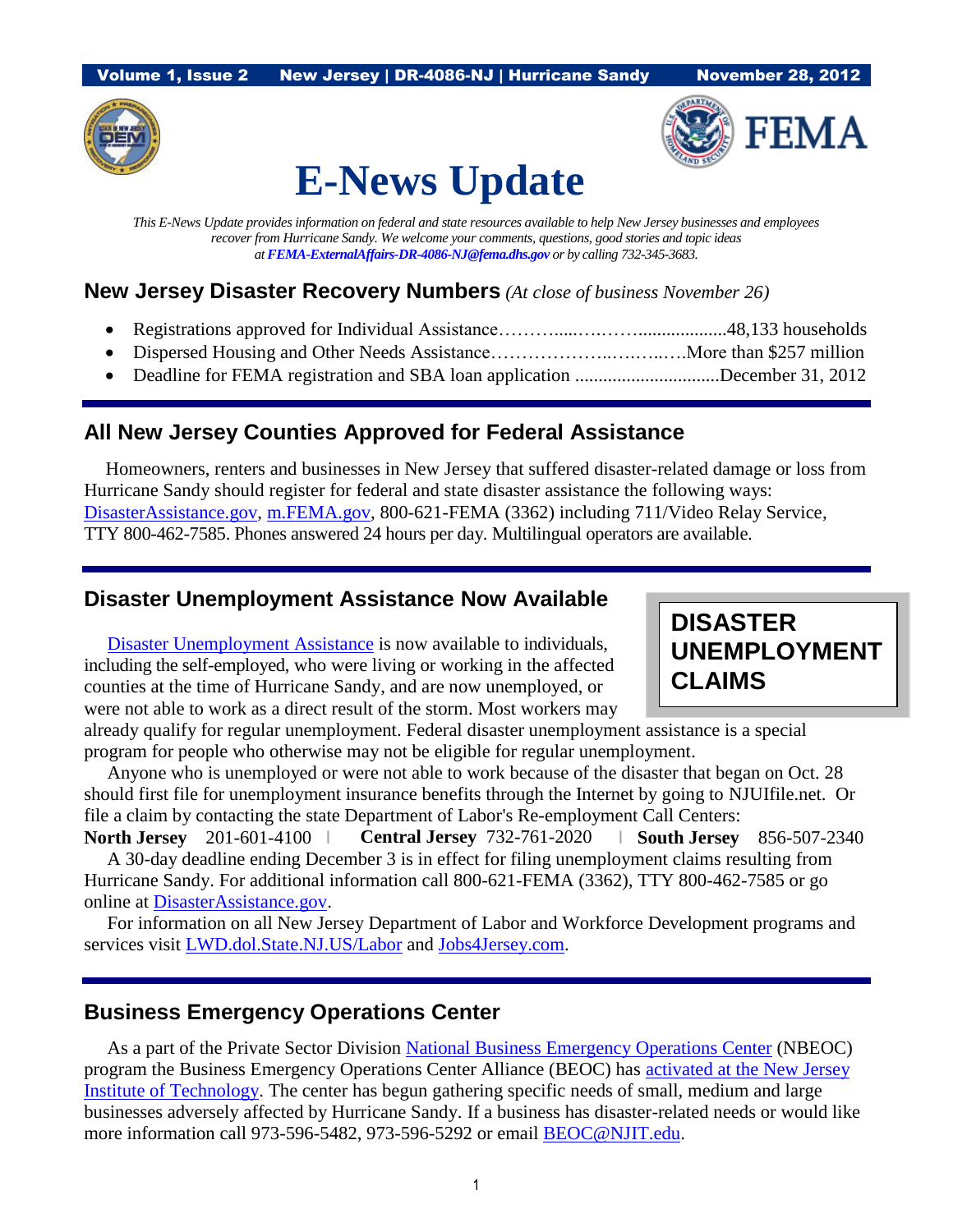#### **Doing Business with FEMA**

 When FEMA goes into a state for response to a disaster, every effort is made to work with local businesses and buy goods and services locally. The Industry Liaison Program is the one point of entry for vendors seeking to do business with FEMA. Vendors should register with the System for Award Management or call 866-606-8220. This system replaces the Central Contractor Registry. The program also coordinates vendor presentation meetings with program offices and Industry Day conferences, and conducts market research and performs vendor analysis reporting.

 The liaison program also maintains an internal repository – used to supplement market research for contracting officers – of vendors who contact FEMA. Staffed with a help desk, the program processes and routes vendor profile data to the appropriate FEMA program offices, including the Small Business Office, for follow-up.

 To receive a Vendor Profile Form, email a request to **[FEMA-Industry@fema.dhs.gov](mailto:FEMA-Industry@fema.dhs.gov)** or call 202-646-1895. Contact the Industry Liaison Program at **[FEMA-Industry@fema.dhs.gov](mailto:FEMA-Industry@fema.dhs.gov)** or 202-646-1895.

#### **Telephone Hotline for New Jersey Disaster Legal Services**

 A toll-free hotline, 888-541-1900, is now available in New Jersey for people with [storm-related legal issues.](http://www.youtube.com/watch?v=8B60JDjMK5U) The service is provided by members of the Young Lawyers Division of the New Jersey Bar Association. There is no charge to call the hotline to request free legal assistance. Hours are 9 a.m. to 5 p.m., Monday through Friday. Voice messages can be left if the office is not staffed. Assistance includes:

- Replacing legal documents that may have been lost due to flooding;
- Help with life, medical and property insurance-related claims;
- Help with consumer protection matters, remedies and procedures;
- Counseling on mortgage-foreclosure;



- Counseling on landlord/tenant problems;
- Creditor-debtor matters; and
- FEMA appeals.

 Callers are interviewed to determine what help they need and matched with a volunteer attorney who can provide assistance or general legal information regarding their issue. When calling, survivors should make clear that they are seeking legal assistance related to Hurricane Sandy. The hotline is part of a long-standing partnership between FEMA and the American Bar Association.

#### **Insurance Agent Disaster Briefings**

Disaster briefings about the [National Flood Insurance Program](http://www.fema.gov/national-flood-insurance-program) (NFIP) are being planned for New Jersey insurance agents. The dates and locations will be announced soon and the briefings will cover:

- How agents can assist policyholders in the claim process;
- Discussions about the NFIP;
- The role of agents in the claims process;
- Guidance on policy coverage and limitations;
- The claim handling and appeal process; and
- Insurance requirements for Special Flood Hazard Areas and the Group Flood Insurance Program.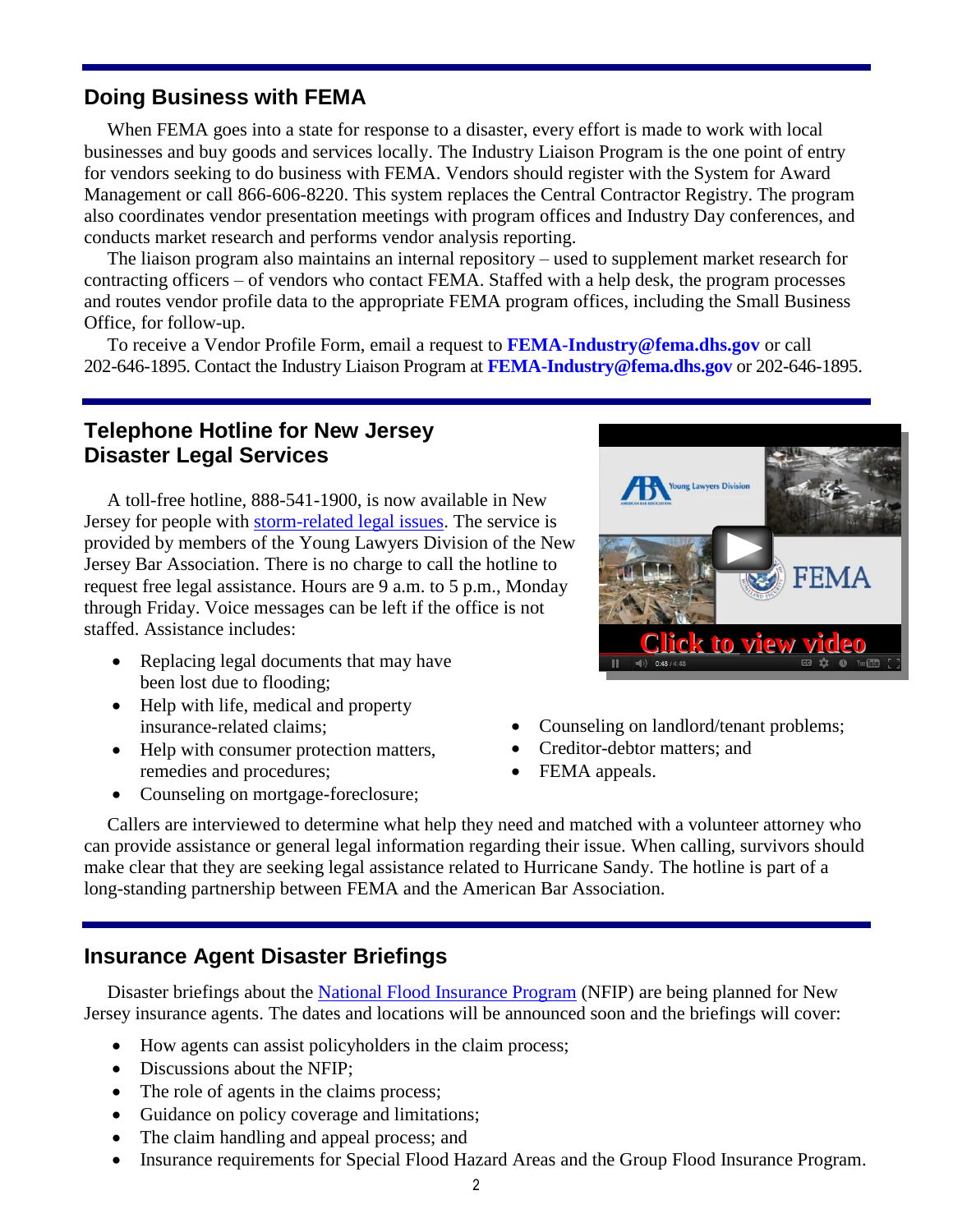# **Free Advice on Building "Stronger, Safer, Smarter"**

Your home or business has been damaged and you want to get it back to where it was before Hurricane Sandy. Or, maybe you're looking to rebuild and need smart ideas on how to build stronger and safer. Knowledgeable and reliable advice is available at a nearby home improvement store daily from 8 a.m. to 6 p.m. until Nov. 28-Dec. 3. Hazard mitigation specialists from FEMA are on-site to answer your questions and help you rebuild stronger, safer and smarter. They specialize in building techniques that reduce the potential for damage to your home, business and property from future disasters. Besides answering your questions, get other tips and techniques:

- Proper mold and mildew clean-up.  $\bullet$  Suggestions to build stronger and safer.
- Flood- and wind-resistant building methods. Retrofitting buildings.
- 
- 
- Wind straps. **Elevating utilities**.
- Flood insurance.

 Free publications on these topics are available and there is no charge to talk with specialists. Additional sites and dates will be announced soon.

| <b>Atlantic County</b> | <b>Hudson County</b>     | Ocean County               | <b>Union County</b> |
|------------------------|--------------------------|----------------------------|---------------------|
| Home Depot #975        | Lowe's $\#2676$          | Home Depot #920            | Lowe's $\#1939$     |
| 421 Absecon Blvd.      | 400 Bayonne Crossing Way | 1334 Lakewood Road         | 1721 Morris Avenue  |
| Absecon 08201          | Bayonne 07002            | Toms River 08755           | <b>Union 07083</b>  |
| Hudson County          | <b>Monmouth County</b>   | Middlesex County           |                     |
| Home Depot #6845       | Home Depot #907          | Lowe's $\#1658$            |                     |
| 180 Twelfth Street     | 310 Highway 36           | 51 Woodbridge Center Drive |                     |
| Jersey City 07310      | West Long Branch 07764   | Woodbridge 07095           |                     |

# **Recovery Centers Open Daily**

 Survivors of Hurricane Sandy in New Jersey can visit one of 33 Disaster Recovery Centers (DRCs) from 9 a.m. to 7 p.m. unless otherwise noted. The DRCs in Camden and Hunterdon counties close at 7 p.m., Wednesday, Nov. 28. Anyone can visit a DRC in any county and even another state. Those affected by Sandy are encouraged to register with FEMA before visiting a DRC. All centers have representatives to answer questions about assistance and recovery programs. Center times and locations may change. The locations are as follows (to ensure the most current information go online to [FEMA.gov/DRCLocator\)](http://www.fema.gov/DRCLocator).



| <b>Atlantic County</b>                 | <b>Hudson County</b>                   | <b>Ocean County</b>                  |
|----------------------------------------|----------------------------------------|--------------------------------------|
| <b>Atlantic City Convention Center</b> | Jersey City Museum                     | Old Township Building                |
| 1 Convention Blvd., Room 201           | 350 Montgomery St.                     | 775 East Bay Ave.                    |
| Atlantic City, NJ 08401                | Jersey City, NJ 07302                  | Stafford, NJ 08050                   |
| <b>Atlantic County</b>                 | <b>Hunterdon County</b>                | <b>Ocean County</b>                  |
| Hamilton Mall                          | Department of Public Safety Annex      | Brick Township Civic Center          |
| 4403 Blackhorse Pike (Route 322)       | 77 Park Ave.                           | 270 Chambers Bridge Rd.              |
| Mays Landing, NJ 08330                 | Flemington, NJ 08822                   | Brick, NJ 08723                      |
| <b>Bergen County</b>                   | <b>Mercer County (Rotating Center)</b> | <b>Ocean County</b>                  |
| <b>Bergen County Plaza</b>             | Mercer County Community College        | Little Egg Harbor Senior Center      |
| 1 Bergen Plaza, 4th Floor              | 1200 Old Trenton Road                  | 641 Radio Road                       |
| Hackensack, NJ 07652                   | West Windsor, NJ 08550                 | Little Egg Harbor Township, NJ 08087 |
|                                        | Open: Monday, Nov. 26-Wednesday,       |                                      |
|                                        | Nov. 28 and Thursday, Dec. 6-          |                                      |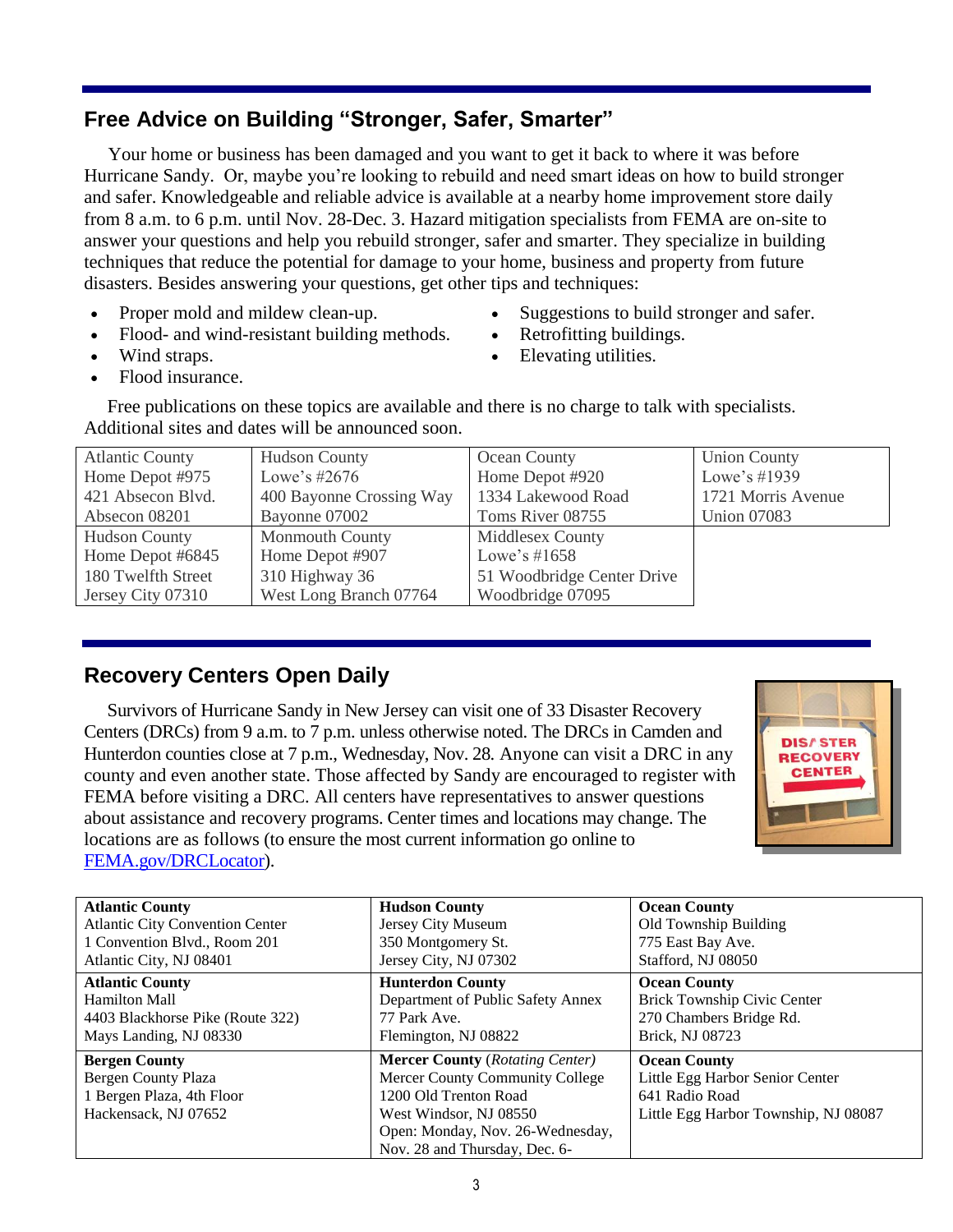|                                            | Saturday, Dec. 8                       |                                            |
|--------------------------------------------|----------------------------------------|--------------------------------------------|
| <b>Burlington County (Rotating Center)</b> | <b>Middlesex County</b>                | <b>Ocean County</b>                        |
| <b>Burlington Center Mall</b>              | Sayreville Senior Center               | Harvey Cedars Bible Conference Ctr.        |
| 2501 Burlington-Mount Holly Road, Ste. 215 | 423 Main St.                           | 12 Cedars Ave.                             |
| Burlington, NJ 08016                       | Sayreville, NJ 08872                   | Harvey Cedars, NJ 08008                    |
| Open: Thursday, Nov. 29 - Saturday, Dec. 1 |                                        |                                            |
| and Monday, Dec. 10 - Wednesday, Dec. 12   |                                        |                                            |
| <b>Camden County</b>                       | <b>Monmouth County</b>                 | <b>Passaic County</b>                      |
| <b>Public Works Building</b>               | <b>Belmar Municipal Building</b>       | <b>County Conference Room</b>              |
| 2311 Egg Harbor Road                       | 601 Main St.                           | 317 Pennsylvania Ave.                      |
| Lindenwold, NJ 08021                       | Belmar, NJ 07719                       | Paterson, NJ 07503                         |
| (Scheduled to close 11/28)                 |                                        |                                            |
| <b>Cape May County</b>                     | <b>Monmouth County</b>                 | <b>Salem County (Rotating Center)</b>      |
| Cape May Courthouse Public Library         | Henry Hudson Trail Activity Center     | Penns Grove EMS Building                   |
| 30 Mechanics St.                           | 945 Highway 36                         | 25 East Griffith St.                       |
| Cape May Courthouse, NJ 08210              | Leonardo, NJ 07737                     | Penns Grove, NJ 08069                      |
|                                            |                                        | Open: Monday, Dec. 3-Wednesday, Dec. 5     |
|                                            |                                        | and Thursday, Dec. 13- Saturday, Dec. 15   |
| <b>Cape May County</b>                     | <b>Monmouth County</b>                 | <b>Somerset County (Rotating Center)</b>   |
| Ocean City Community Center                | Long Branch Fire Station #4            | <b>Somerset County Human Services</b>      |
| 1735 Simpson Ave.                          | 199-205 Union Ave.                     | 27 Warren St.                              |
| Ocean City, NJ 08226                       | Long Branch, NJ 07740                  | Somerville, NJ 08876                       |
|                                            |                                        | Open: Monday, Dec. 3-Wednesday, Dec. 5     |
|                                            |                                        | and Thursday, Dec. 13- Saturday, Dec. 15   |
| <b>Cumberland County (Rotating Center)</b> | <b>Monmouth County</b>                 | <b>Sussex County (Rotating Center)</b>     |
| <b>Emergency Management Agency Office</b>  | Union Beach Municipal Building         | <b>Sussex Co. Community College</b>        |
| 637 Bridgeton Ave., Lower Level            | 650 Poole Ave.                         | 1 College Hill Road                        |
| Bridgeton, NJ 08302                        | Union Beach, NJ 07735                  | Newton, NJ 07860                           |
| Open: Monday, Nov. 26-Wednesday., Nov.     |                                        | Open: Monday, Dec. 3-Wednesday, Dec. 5     |
| 28 and Thursday, Dec. 6- Saturday, Dec. 8  |                                        | and Thursday, Dec. 13- Saturday, Dec. 15   |
| <b>Essex County</b>                        | <b>Morris County (Rotating Center)</b> | <b>Union County</b>                        |
| Willing Heart Community Care Center        | Morris Plains Community Center         | Plainfield Senior Citizen's Service Center |
| 555 Dr. Martin Luther King Blvd.           | 51 Jim Fear Drive                      | 400 E. Front St.                           |
| Newark, NJ 07103                           | Morris Plains, NJ 07950                | Plainfield, NJ 07060                       |
|                                            | Open: Monday, Nov. 26-Wednesday,       |                                            |
|                                            | Nov. 28 and Thursday, Dec. 6-          |                                            |
|                                            | Saturday, Dec. 8                       |                                            |
| <b>Gloucester County (Rotating Center)</b> | <b>Ocean County</b>                    | <b>Union County</b>                        |
| Government Services Building               | Bay Head Fire Station #1               | Chisholm School Community Center           |
| 1200 North Delsea Dr.                      | 81 Bridge Ave.                         | 100 S. Springfield Ave.                    |
| Clayton, NJ 08312                          | Bay Head, NJ 08742                     | Springfield, NJ 07081                      |
| Open: Thursday, Nov. 29 - Saturday, Dec. 1 | Hours: 8 a.m. - 5 p.m.                 |                                            |
| and Monday, Dec. 10-Wednesday, Dec. 12     |                                        |                                            |
| <b>Hudson County</b>                       | <b>Ocean County</b>                    | <b>Warren County (Rotating Center)</b>     |
| <b>Adjacent to Office Depot</b>            | Bell Crest Plaza Store Front 4C        | Franklin Township Municipal Building       |
| 59 Washington St.                          | 953 Fischer Blvd.                      | 2093 Route 57                              |
| Hoboken, NJ 07030                          | Toms River, NJ 08753                   | Broadway, NJ 08808                         |
|                                            |                                        | Thursday, Nov. 29- Saturday, Dec. 1        |
|                                            |                                        | and Monday, Dec. 10-Wednesday, Dec. 12     |

 In addition to the DRCs, there are also SBA Business Recovery Centers (BRCs) to serve business customers. SBA Customer Service Representatives are available at BRCs to provide one-on-one help to business owners seeking disaster assistance for losses. They are at the following locations daily, unless otherwise noted.